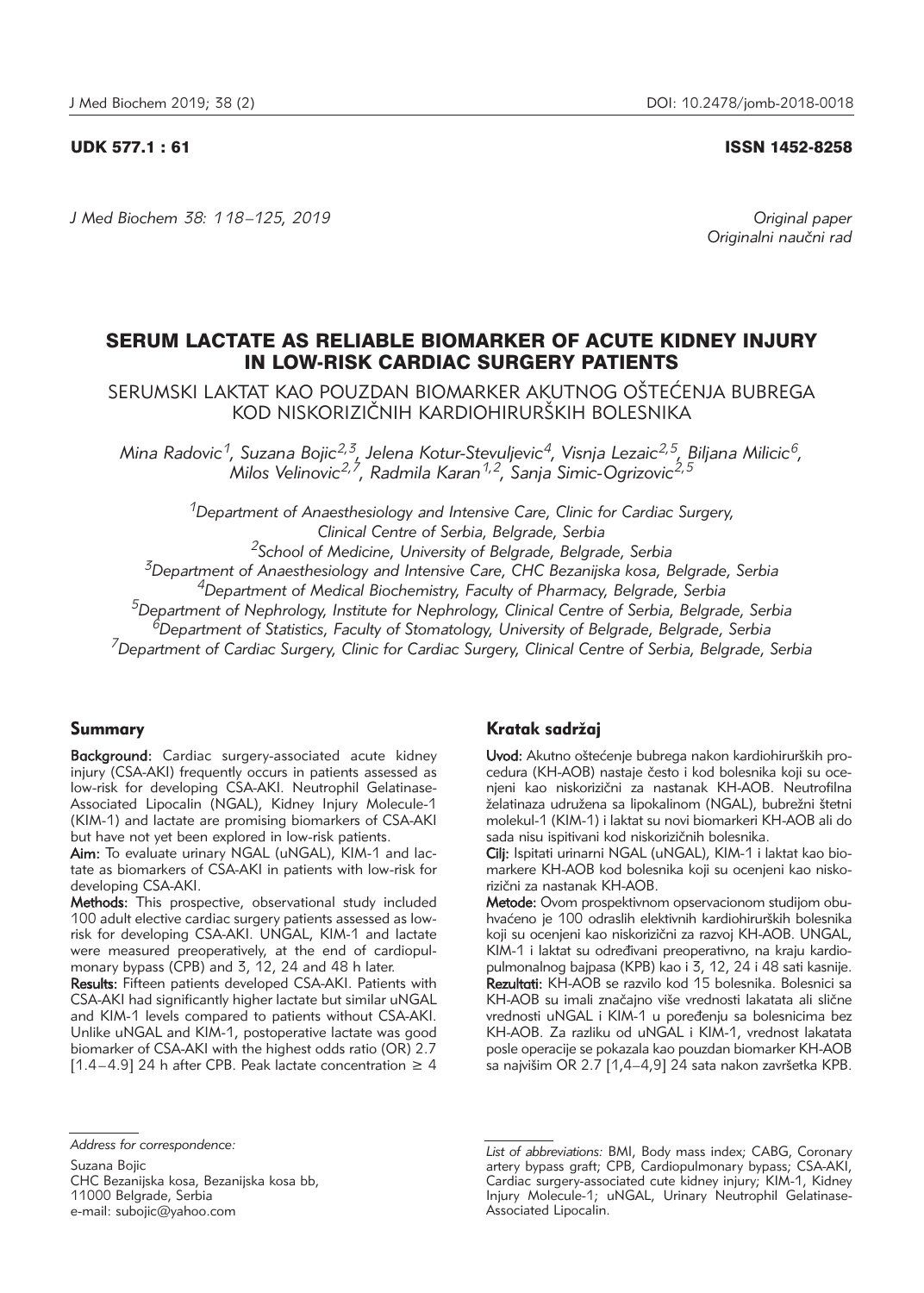mmol/L carried dramatically higher risk for developing CSA-AKI (OR 6.3 [1.9–20.5]).

Conclusions: Unlike uNGAL and KIM-1, postoperative lactate was significant independent predictor of CSA-AKI with the highest odds ratio 24 h after CPB.

**Keywords:** acute kidney injury, cardiac surgery, Kidney Injury Molecule-1, lactate, Neutrophil Gelatinase-Associated Lipocalin

# Introduction

Cardiac surgery carries a greater risk for perioperative acute kidney injury (AKI) than any other type of surgery (1). Cardiac surgery-associated AKI (CSA-AKI) occurs in approximately 22% of cardiac surgery patients and is linked to a 5-fold increase in mortality (2–4). Given the limited prevention and treatment strategies, recognition of patients at risk for development of CSA-AKI is of paramount importance. Risk assessment has, so far, been restricted to risk scores, and, arguably, novel biomarkers of AKI.

The best validated risk scores (5–7) are focused on predicting severe CSA-AKI requiring dialysis although mild CSA-AKI is far more likely to occur (3). The only scoring system designed to predict all stage CSA-AKI is Leicester Cardiac Surgery Research AKI Risk Score (8) but it still needs an external validation. It is very important to acknowledge that CSA-AKI could also occur in patients that are assessed as lowrisk by available scores.

Novel biomarkers such as Neutrophil Gelatinase-Associated Lipocalin (NGAL) and Kidney Injury Molecule-1 (KIM-1) have been studied as potential biomarkers of CSA-AKI with conflicting results (9, 10). High costs, absence of clear recommendations as well as difficult interpretation are preventing their routine use.

Lactate is routinely measured biomarker of tissue hypoperfusion. Hyperlactatemia is common in cardiac surgery especially if cardiopulmonary bypass (CPB) is employed (11). Its association with increased morbidity and mortality is well known (12–15) but only few recent studies suggested that it might be linked to development of CSA-AKI (13, 14, 16, 17).

We aimed to evaluate urinary NGAL (uNGAL), KIM-1 and lactate concentrations as biomarkers of CSA-AKI in patients undergoing elective cardiac surgery that are assessed as low-risk for development of CSA-AKI.

## Materials and Methods

This prospective observational study was conducted at the tertiary level adult cardiac surgery university hospital. The study was approved by the Vrednosti lakatata ≥ 4 mmol/L su bile povezane sa dramatično povišenim rizikom za nastanak KH-AOB (OR 6,3 [1,9–20,5]).

Zaključak: Za razliku od uNGAL i KIM-1, vrednosti lakata posle operacije su bile značajan nezavisni prediktor razvoja KH-AOB sa najboljom prediktivnom vrednošću 24 sata nakon završetka KPB.

Kliučne reči: akutno oštećenie bubrega, kardiohirurgija, bubrežni štetni molekul-1, laktat, neutrofilna želatinaza udružena sa lipokalinom

institutional Ethical Committee and performed in conformance with the Declaration of Helsinki ethical guidelines. All patients included in this study signed an informed consent form.

## *Patients*

A total of 100 adult consecutive consenting patients fulfilling study criteria were recruited. Inclusion criteria were age  $\geq$  18 years, elective cardiac surgery with cardiopulmonary CPB including coronary artery bypass grafting (CABG), valve surgery or combined CABG and valve surgery, normal preoperative kidney function and low risk for developing CSA-AKI. Exclusion criteria were age < 18 years, emergency or redo surgery, preoperative AKI or chronic kidney disease and medium or high risk for developing of CSA-AKI. Kidney function was considered normal if eGFR estimated by Modification of Diet in Renal Disease (MDRD) study equation (18) was  $> 60$ ml/min per 1.73m<sup>2</sup> (19). Risk for developing of CSA-AKI was assessed according to Cleveland Clinic Score (5). Patients with Cleveland Clinic Score  $\leq$  5 are considered to be at low risk for developing CSA-AKI. CSA-AKI was diagnosed according to Kidney Disease: Improving Global Outcomes (KDIGO) criteria (20). Rapid reversal CSA-AKI was defined by an episode of AKI that lasts  $\leq 48$  h or less and acute kidney disease (AKD) by duration of AKI  $\geq$  7 days (21). All patients received routine perioperative care.

Age, gender, type of surgery, duration of CPB, duration of aortic cross-clamping, intraoperative blood loss and intraoperative blood transfusion were recorded. Body mass index (BMI) was calculated based on anthropometric evaluation (weight, height). Leicester Cardiac Surgery Research AKI Risk Score in which percent value presents probability for CSA-AKI development was also calculated (8).

# *Samples*

Arterial blood and urine samples were collected simultaneously at predetermined time-points: preoperatively (before the induction of anaesthesia), immediately after the end of CPB and 3, 12, 24 and 48 hours after the end of CPB. Lactate levels were meas-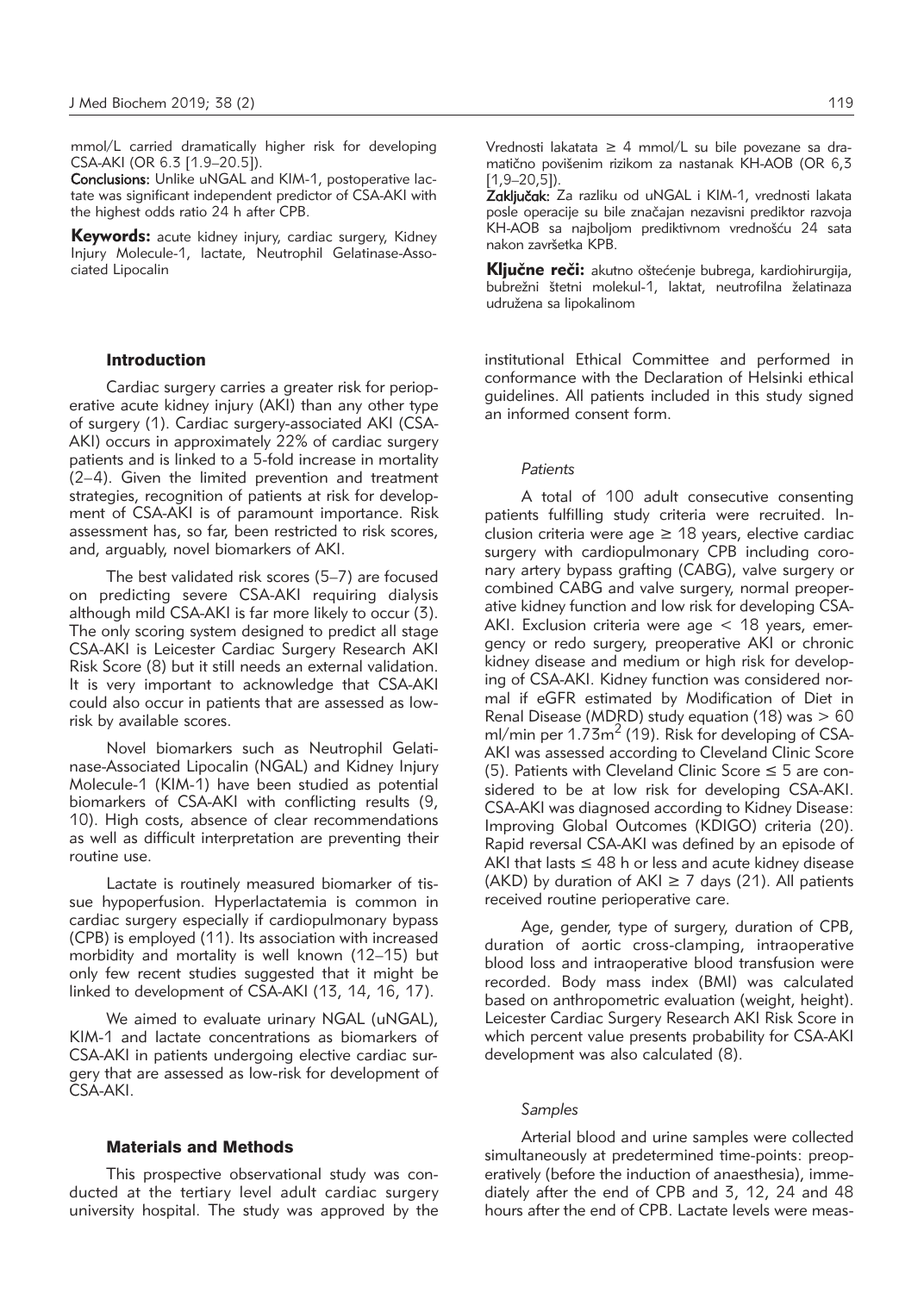ured immediately after collection using blood gas analyzer Gem Premier 3000, Instrumentation Laboratory, Milano, Italy. Serum creatinine levels were measured on the day of collection employing routine laboratory method (AU680, Beckman Coulter, USA). Urine samples were centrifuged and stored at -80C until further analysis. Urine NGAL and KIM-1 levels were measured using Enzyme-linked Immunosorbent Assay (ELISA) method (ABBOTT Diagnostics, IL, USA and R&D Systems Inc, MN, USA, respectively).

## *Statistical analysis*

Statistical analysis was performed in SPSS Statistics Version 25 software (SPSS Inc., Chicago, IL, USA). The normality of data was assessed with Kolmogorov-Smirnov test. The data are presented as median and 25<sup>th</sup> to 75<sup>th</sup> quartile or frequencies. The differences between the groups were compared using the Mann-Whitney U or Chi square test, where appropriate. The within-group variations were analyzed using the Friedman's test. A univariate binary logistic regression analysis was employed to test possible predictors of CSA-AKI. The significance level for all statistical tests was set at 0.05.

## Results

In our study, 15 out of 100 low-risk cardiac surgery patients developed CSA-AKI. Twelve of CSA-AKI patients had rapid reversal AKI (stage 1 according to KDIGO definition) and 3 had AKD (stage 2 according to KDIGO definition).

Baseline characteristics of the patient groups are shown in *Table I*. Statistically significant difference between patients with and without CSA-AKI in age, gender, BMI, type of surgery, intraoperative blood loss and transfusion was not found. As expected from the study design, patients with and without CSA-AKI had similar Cleveland Clinic Scores but patients with CSA-AKI had significantly higher risk for developing CSA-

Table I Comparison of the baseline characteristics of the patients with and without CSA-AKI.

|                                                          | Overall ( $n = 100$ )   | Without CSA-AKI<br>$(n = 85)$ | With CSA-AKI<br>$(n = 15)$ | p     |
|----------------------------------------------------------|-------------------------|-------------------------------|----------------------------|-------|
| Age (years)                                              | 63.0 $[56.25 - 69.0]$   | 63.0 $[57.0 - 68.5]$          | 68.0 $[60.0 - 73.0]$       | 0.087 |
| Gender (male/female)                                     | 77/23                   | 66/19                         | 11/4                       | 0.714 |
| BMI ( $\text{kg/m}^2$ )                                  | $27.5$ [25.4 - 29.4]    | $27.3$ [25.4 - 29.4]          | $28.1$ [26.0 - 29.3]       | 0.612 |
| Surgery (valve/CABG/valve + CABG)                        | 21/75/4                 | 18/65/2                       | 3/10/2                     | 0.134 |
| Duration of CPB (min)                                    | $80.0$ [64.0 - 97.7]    | $75.0$ [59.5 - 93.0]          | $101.0$ [74.0 - 110.0]     | 0.012 |
| Duration of aortic cross-clamping (min)                  | $44.5$ [30.0 - 60.0]    | 40 $[29.5 - 52.0]$            | $55.0$ [39.0 - 71.0]       | 0.024 |
| Intraoperative blood loss (mL)                           | 1200 [1000 - 1575]      | 1200 [1000 - 1500]            | 1400 [1200 - 2000]         | 0.052 |
| Intraoperative transfusion (mL)                          | 470 [415 - 590]         | 450 $[405 - 565]$             | $576$ [430 - 714]          | 0.082 |
| Hospitalisation (days)                                   | $6[5 - 7]$              | $6[6 - 7]$                    | $7 [6 - 12]$               | 0.017 |
| Cleveland Clinic Score (0 /1 / 2)                        | 39 / 22 / 19            | 35 / 17 / 17                  | 4/4/3                      | 0.514 |
| Leicester Cardiac Surgery Research<br>AKI Risk Score (%) | $11.51$ [8.44 - 15.96]  | $11.41$ [7.41 – 15.23]        | $15.17$ [11.24 - 19.10]    | 0.018 |
| Baseline creatinine (umol/L)                             | $74.0$ [65.0 - 83.0]    | $71.0$ [64.5 - 80.5]          | $89.0$ [70.0 - 96.0]       | 0.025 |
| Baseline eGFR (mL/min/1.73 m <sup>2</sup> )              | $93.3$ [81.3 - 109.8]   | $95.6$ [85.1 - 110.2]         | $76.4$ [64.5 - 90.5]       | 0.002 |
| Lactate (mmol/L)                                         | $1.30$ [1.00 - 1.70]    | $1.3$ [1.0 - 1.6]             | $1.2$ [0.9 - 1.8]          | 0.656 |
| uNGAL (ng/mL)                                            | $3.12$ [0.39 - 11.78]   | $3.52$ [0.51 - 12.36]         | $2.36$ [0.25 - 6.02]       | 0.457 |
| KIM-1 $(pg/mL)$                                          | $382.0$ [123.5 - 936.0] | $437.5$ [136.0 - 946.2]       | $256.5$ [86.0 - 760.5]     | 0.231 |

Data are presented as median and interquartile range or frequencies. Mann-Whitney U test, Chi-squire test. CSA-AKI – Cardiac surgery-associated cute kidney injury; BMI – Body mass index; eGFR – Estimated glomerular filtration rate; uNGAL – Urinary Neutrophil Gelatinase-Associated Lipocalin; KIM-1 – Kidney Injury Molecule-1; CABG – Coronary artery bypass graft; CPB – Cardiopulmonary bypass.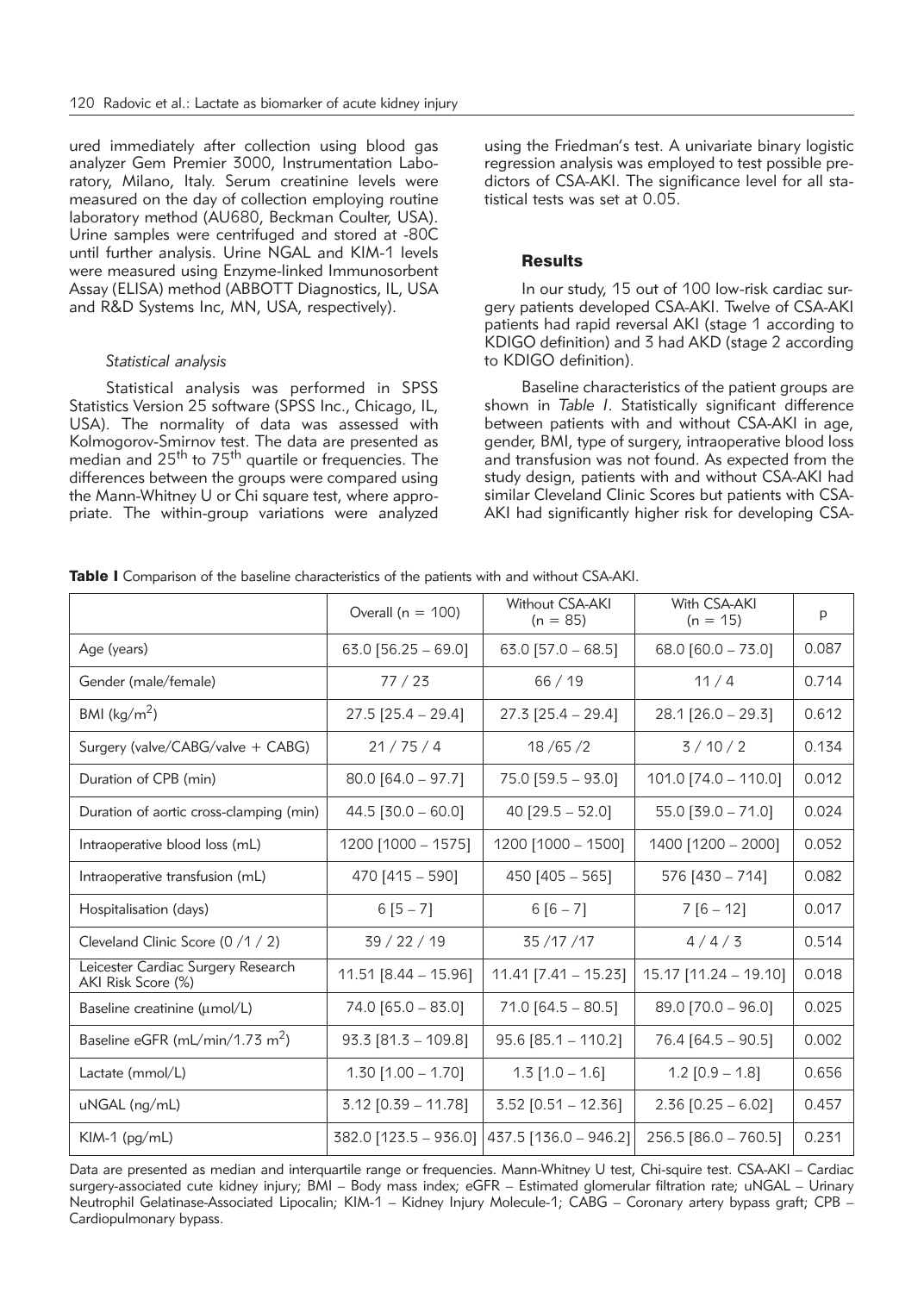

Figure 1 Serial (A) lactate, (B) uNGAL and (C) KIM-1 measurements in patients with and without CSA-AKI. Data are presented as median and 95% C.I. \*Statistically significant difference (p < 0.05) between patients with and without CSA-AKI at specified time point, Mann-Whitney U test. CSA-AKI – Cardiac surgery-associated acute kidney injury; uNGAL – Urinary Neutrophil Gelatinase-Associated Lipocalin; KIM-1 – Kidney Injury Molecule-1; CPB – Cardiopulmonary bypass.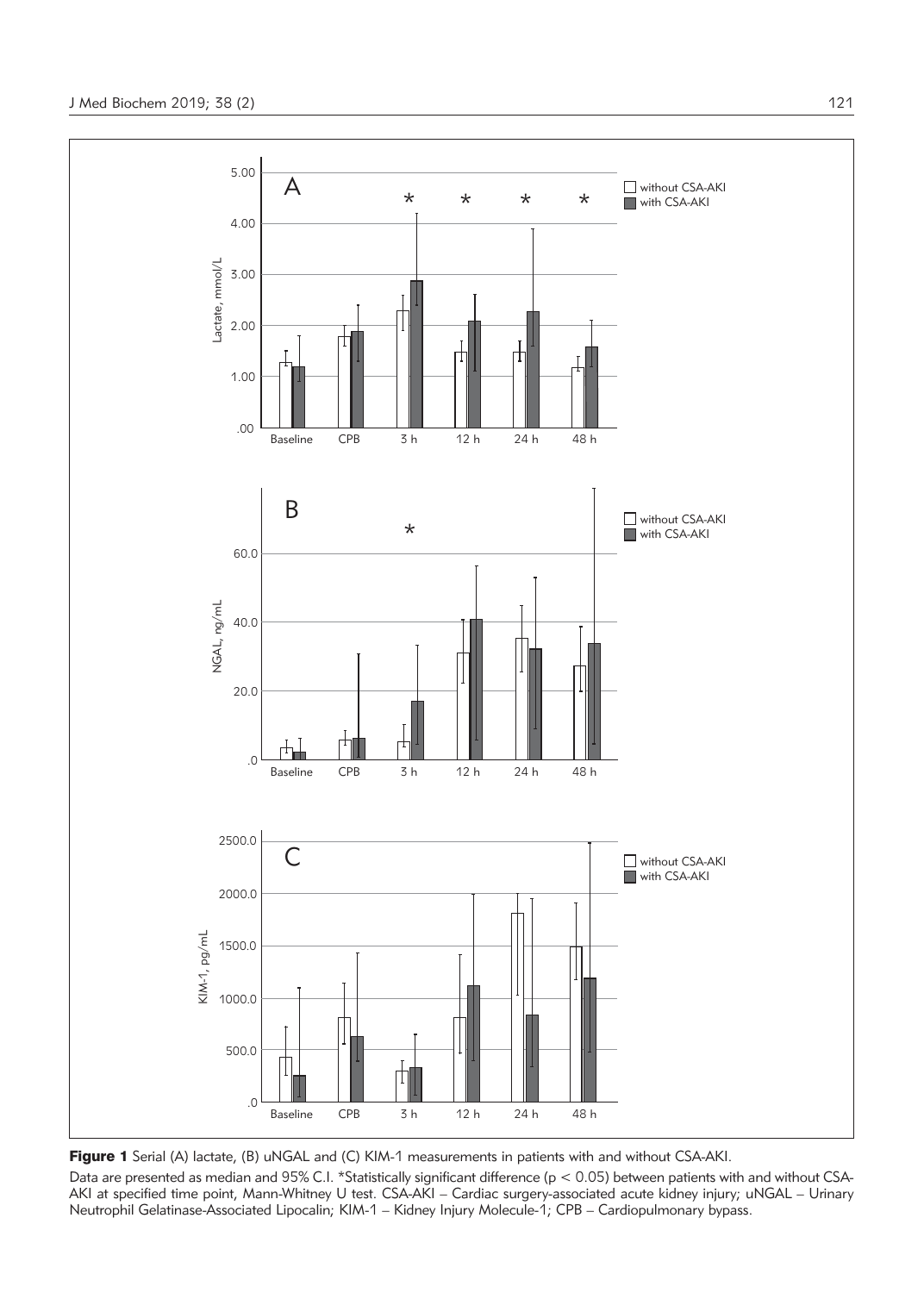| $1.056$ [0.1.013 - 0.101]<br>0.009<br>Creatinine (baseline)<br>eGFR (baseline)<br>$0.947$ [0.910 - 0.984]<br>0.006<br>Cleveland Clinic Score<br>$1.164$ [0.600 - 2.258]<br>0.653<br>$1.047$ [0.986 - 1.113]<br>Leicester Cardiac Surgery Research AKI Risk Score<br>0.135<br>Duration of CPB<br>$1.016$ [1.000 - 1.032]<br>0.048<br>$1.022$ [1.002 - 1.043]<br>Duration of aortic cross-clamping<br>0.030<br>Lactate (baseline)<br>$0.664$ [0.204 - 2.159]<br>0.496<br>Lactate (CPB)<br>$1.540$ [0.831 - 2.852]<br>0.170<br>1.410 [1.022 - 1.944]<br>Lactate (3 h)<br>0.036<br>Lactate (12 h)<br>$1.470$ [1.007 - 2.146]<br>0.046<br>Lactate (24 h)<br>$2.721$ [1.485 - 4.986]<br>0.001<br>$2.436$ [1.227 - 4.837]<br>Lactate (48 h)<br>0.011<br>Lactate (CPB - baseline)<br>$1.936$ [0.981 - 3.821]<br>0.057<br>Lactate (3h - baseline)<br>$1.443$ [1.034 - 2.015]<br>0.031<br>Lactate (12 h - baseline)<br>$1.501$ [1.026 - 2.195]<br>0.036<br>Lactate (24 h - baseline)<br>$2.569$ [1.460 - 4.546]<br>0.001<br>$2.031$ [1.109 - 3.719]<br>Lactate (48 h - baseline)<br>0.022<br>Lactate (3h - CPB)<br>$1.503$ [1.013 - 2.230]<br>0.043<br>Lactate $(12 h - CPB)$<br>$1.457$ [0.930 - 2.283]<br>0.100<br>$2.173$ [1.224 - 3.585]<br>Lactate $(24 h - CPB)$<br>0.008<br>Lactate (48 h - CPB)<br>$1.369$ [0.773 - 2.422]<br>0.281<br>Lactate $(12 h - 3h)$<br>$0.891$ [0.604 - 1.313]<br>0.559<br>$1.003$ [0.683 - 1.475]<br>Lactate $(24 h - 3h)$<br>0.986<br>Lactate $(48 h - 3h)$<br>$0.861$ [0.627 - 1.181]<br>0.352<br>Lactate $(24 h - 12h)$<br>$1.310$ [0.725 - 2.368]<br>0.371<br>Lactate $(48 h - 12 h)$<br>$0.890$ [0.598 - 1.325]<br>0.566<br>Lactate $(48 h - 24 h)$<br>$0.596$ [0.331 - 1.074]<br>0.085<br>$1.067$ [0.939 - 1.212]<br>0.009<br>Peak lactate<br>$6.330$ [1.957 - 20.472]<br>Peak lactate $\geq 4$ mmol/L<br>0.001 | Odds Ratio [95% C.I.] | p |
|-----------------------------------------------------------------------------------------------------------------------------------------------------------------------------------------------------------------------------------------------------------------------------------------------------------------------------------------------------------------------------------------------------------------------------------------------------------------------------------------------------------------------------------------------------------------------------------------------------------------------------------------------------------------------------------------------------------------------------------------------------------------------------------------------------------------------------------------------------------------------------------------------------------------------------------------------------------------------------------------------------------------------------------------------------------------------------------------------------------------------------------------------------------------------------------------------------------------------------------------------------------------------------------------------------------------------------------------------------------------------------------------------------------------------------------------------------------------------------------------------------------------------------------------------------------------------------------------------------------------------------------------------------------------------------------------------------------------------------------------------------------------------------------------------------------------------------------------------|-----------------------|---|
|                                                                                                                                                                                                                                                                                                                                                                                                                                                                                                                                                                                                                                                                                                                                                                                                                                                                                                                                                                                                                                                                                                                                                                                                                                                                                                                                                                                                                                                                                                                                                                                                                                                                                                                                                                                                                                               |                       |   |
|                                                                                                                                                                                                                                                                                                                                                                                                                                                                                                                                                                                                                                                                                                                                                                                                                                                                                                                                                                                                                                                                                                                                                                                                                                                                                                                                                                                                                                                                                                                                                                                                                                                                                                                                                                                                                                               |                       |   |
|                                                                                                                                                                                                                                                                                                                                                                                                                                                                                                                                                                                                                                                                                                                                                                                                                                                                                                                                                                                                                                                                                                                                                                                                                                                                                                                                                                                                                                                                                                                                                                                                                                                                                                                                                                                                                                               |                       |   |
|                                                                                                                                                                                                                                                                                                                                                                                                                                                                                                                                                                                                                                                                                                                                                                                                                                                                                                                                                                                                                                                                                                                                                                                                                                                                                                                                                                                                                                                                                                                                                                                                                                                                                                                                                                                                                                               |                       |   |
|                                                                                                                                                                                                                                                                                                                                                                                                                                                                                                                                                                                                                                                                                                                                                                                                                                                                                                                                                                                                                                                                                                                                                                                                                                                                                                                                                                                                                                                                                                                                                                                                                                                                                                                                                                                                                                               |                       |   |
|                                                                                                                                                                                                                                                                                                                                                                                                                                                                                                                                                                                                                                                                                                                                                                                                                                                                                                                                                                                                                                                                                                                                                                                                                                                                                                                                                                                                                                                                                                                                                                                                                                                                                                                                                                                                                                               |                       |   |
|                                                                                                                                                                                                                                                                                                                                                                                                                                                                                                                                                                                                                                                                                                                                                                                                                                                                                                                                                                                                                                                                                                                                                                                                                                                                                                                                                                                                                                                                                                                                                                                                                                                                                                                                                                                                                                               |                       |   |
|                                                                                                                                                                                                                                                                                                                                                                                                                                                                                                                                                                                                                                                                                                                                                                                                                                                                                                                                                                                                                                                                                                                                                                                                                                                                                                                                                                                                                                                                                                                                                                                                                                                                                                                                                                                                                                               |                       |   |
|                                                                                                                                                                                                                                                                                                                                                                                                                                                                                                                                                                                                                                                                                                                                                                                                                                                                                                                                                                                                                                                                                                                                                                                                                                                                                                                                                                                                                                                                                                                                                                                                                                                                                                                                                                                                                                               |                       |   |
|                                                                                                                                                                                                                                                                                                                                                                                                                                                                                                                                                                                                                                                                                                                                                                                                                                                                                                                                                                                                                                                                                                                                                                                                                                                                                                                                                                                                                                                                                                                                                                                                                                                                                                                                                                                                                                               |                       |   |
|                                                                                                                                                                                                                                                                                                                                                                                                                                                                                                                                                                                                                                                                                                                                                                                                                                                                                                                                                                                                                                                                                                                                                                                                                                                                                                                                                                                                                                                                                                                                                                                                                                                                                                                                                                                                                                               |                       |   |
|                                                                                                                                                                                                                                                                                                                                                                                                                                                                                                                                                                                                                                                                                                                                                                                                                                                                                                                                                                                                                                                                                                                                                                                                                                                                                                                                                                                                                                                                                                                                                                                                                                                                                                                                                                                                                                               |                       |   |
|                                                                                                                                                                                                                                                                                                                                                                                                                                                                                                                                                                                                                                                                                                                                                                                                                                                                                                                                                                                                                                                                                                                                                                                                                                                                                                                                                                                                                                                                                                                                                                                                                                                                                                                                                                                                                                               |                       |   |
|                                                                                                                                                                                                                                                                                                                                                                                                                                                                                                                                                                                                                                                                                                                                                                                                                                                                                                                                                                                                                                                                                                                                                                                                                                                                                                                                                                                                                                                                                                                                                                                                                                                                                                                                                                                                                                               |                       |   |
|                                                                                                                                                                                                                                                                                                                                                                                                                                                                                                                                                                                                                                                                                                                                                                                                                                                                                                                                                                                                                                                                                                                                                                                                                                                                                                                                                                                                                                                                                                                                                                                                                                                                                                                                                                                                                                               |                       |   |
|                                                                                                                                                                                                                                                                                                                                                                                                                                                                                                                                                                                                                                                                                                                                                                                                                                                                                                                                                                                                                                                                                                                                                                                                                                                                                                                                                                                                                                                                                                                                                                                                                                                                                                                                                                                                                                               |                       |   |
|                                                                                                                                                                                                                                                                                                                                                                                                                                                                                                                                                                                                                                                                                                                                                                                                                                                                                                                                                                                                                                                                                                                                                                                                                                                                                                                                                                                                                                                                                                                                                                                                                                                                                                                                                                                                                                               |                       |   |
|                                                                                                                                                                                                                                                                                                                                                                                                                                                                                                                                                                                                                                                                                                                                                                                                                                                                                                                                                                                                                                                                                                                                                                                                                                                                                                                                                                                                                                                                                                                                                                                                                                                                                                                                                                                                                                               |                       |   |
|                                                                                                                                                                                                                                                                                                                                                                                                                                                                                                                                                                                                                                                                                                                                                                                                                                                                                                                                                                                                                                                                                                                                                                                                                                                                                                                                                                                                                                                                                                                                                                                                                                                                                                                                                                                                                                               |                       |   |
|                                                                                                                                                                                                                                                                                                                                                                                                                                                                                                                                                                                                                                                                                                                                                                                                                                                                                                                                                                                                                                                                                                                                                                                                                                                                                                                                                                                                                                                                                                                                                                                                                                                                                                                                                                                                                                               |                       |   |
|                                                                                                                                                                                                                                                                                                                                                                                                                                                                                                                                                                                                                                                                                                                                                                                                                                                                                                                                                                                                                                                                                                                                                                                                                                                                                                                                                                                                                                                                                                                                                                                                                                                                                                                                                                                                                                               |                       |   |
|                                                                                                                                                                                                                                                                                                                                                                                                                                                                                                                                                                                                                                                                                                                                                                                                                                                                                                                                                                                                                                                                                                                                                                                                                                                                                                                                                                                                                                                                                                                                                                                                                                                                                                                                                                                                                                               |                       |   |
|                                                                                                                                                                                                                                                                                                                                                                                                                                                                                                                                                                                                                                                                                                                                                                                                                                                                                                                                                                                                                                                                                                                                                                                                                                                                                                                                                                                                                                                                                                                                                                                                                                                                                                                                                                                                                                               |                       |   |
|                                                                                                                                                                                                                                                                                                                                                                                                                                                                                                                                                                                                                                                                                                                                                                                                                                                                                                                                                                                                                                                                                                                                                                                                                                                                                                                                                                                                                                                                                                                                                                                                                                                                                                                                                                                                                                               |                       |   |
|                                                                                                                                                                                                                                                                                                                                                                                                                                                                                                                                                                                                                                                                                                                                                                                                                                                                                                                                                                                                                                                                                                                                                                                                                                                                                                                                                                                                                                                                                                                                                                                                                                                                                                                                                                                                                                               |                       |   |
|                                                                                                                                                                                                                                                                                                                                                                                                                                                                                                                                                                                                                                                                                                                                                                                                                                                                                                                                                                                                                                                                                                                                                                                                                                                                                                                                                                                                                                                                                                                                                                                                                                                                                                                                                                                                                                               |                       |   |
|                                                                                                                                                                                                                                                                                                                                                                                                                                                                                                                                                                                                                                                                                                                                                                                                                                                                                                                                                                                                                                                                                                                                                                                                                                                                                                                                                                                                                                                                                                                                                                                                                                                                                                                                                                                                                                               |                       |   |
|                                                                                                                                                                                                                                                                                                                                                                                                                                                                                                                                                                                                                                                                                                                                                                                                                                                                                                                                                                                                                                                                                                                                                                                                                                                                                                                                                                                                                                                                                                                                                                                                                                                                                                                                                                                                                                               |                       |   |
|                                                                                                                                                                                                                                                                                                                                                                                                                                                                                                                                                                                                                                                                                                                                                                                                                                                                                                                                                                                                                                                                                                                                                                                                                                                                                                                                                                                                                                                                                                                                                                                                                                                                                                                                                                                                                                               |                       |   |
|                                                                                                                                                                                                                                                                                                                                                                                                                                                                                                                                                                                                                                                                                                                                                                                                                                                                                                                                                                                                                                                                                                                                                                                                                                                                                                                                                                                                                                                                                                                                                                                                                                                                                                                                                                                                                                               |                       |   |
|                                                                                                                                                                                                                                                                                                                                                                                                                                                                                                                                                                                                                                                                                                                                                                                                                                                                                                                                                                                                                                                                                                                                                                                                                                                                                                                                                                                                                                                                                                                                                                                                                                                                                                                                                                                                                                               |                       |   |
|                                                                                                                                                                                                                                                                                                                                                                                                                                                                                                                                                                                                                                                                                                                                                                                                                                                                                                                                                                                                                                                                                                                                                                                                                                                                                                                                                                                                                                                                                                                                                                                                                                                                                                                                                                                                                                               |                       |   |
|                                                                                                                                                                                                                                                                                                                                                                                                                                                                                                                                                                                                                                                                                                                                                                                                                                                                                                                                                                                                                                                                                                                                                                                                                                                                                                                                                                                                                                                                                                                                                                                                                                                                                                                                                                                                                                               |                       |   |
|                                                                                                                                                                                                                                                                                                                                                                                                                                                                                                                                                                                                                                                                                                                                                                                                                                                                                                                                                                                                                                                                                                                                                                                                                                                                                                                                                                                                                                                                                                                                                                                                                                                                                                                                                                                                                                               |                       |   |

Table II A univariate binary logistic regression for prediction of CSA-AKI.

Data are presented as odds ratio and 95% C.I. Univariate binary logistic regression. CSA-AKI – Cardiac surgery-associated acute kidney injury; eGFR – Estimated glomerular filtration rate; CPB – Cardiopulmonary bypass.

AKI according to Leicester Cardiac Surgery Research AKI Risk Score. Although only patients with normal kidney function were included, patients that developed CSA-AKI had significantly higher creatinine levels but similar uNGAL and KIM-1 levels compared to patients without CSA-AKI. CSA-AKI patients also had longer hospitalization, CPB and aortic cross-clamping duration.

*Figure 1* depicts serial measurements of lactate (A), urinary NGAL (B) and KIM-1 (C) in patients with and without CSA-AKI. After the end of CPB, a significant increase in concentrations of all three biomarkers was noted ( $p < 0.05$  for all timepoints, except for lactate at 48 h and uNGAL after completion of CPB). Compared to patients without CSA-AKI, patients with CSA-AKI had significantly higher lactate levels at all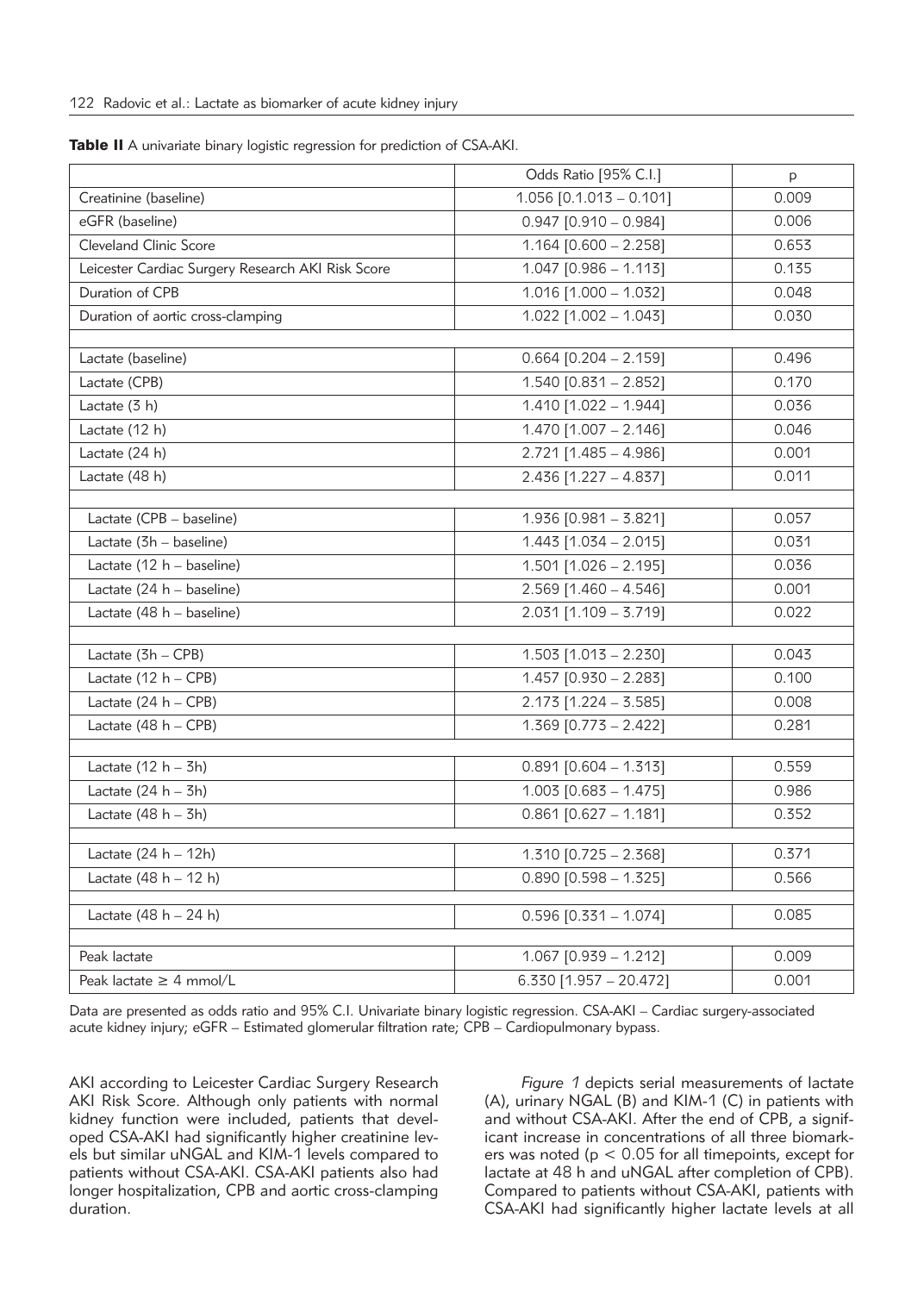time point except at the CPB end. A significant difference in uNGAL and KIM-1 levels between patients with and without CSA-AKI was not found except for uNGAL 3 h after CPB.

A univariate binary logistic regression was performed in order to identify independent predictors of CSA-AKI (*Table II*). As expected, absolute lactate levels at 3, 12, 24 and 48 h after the end of CPB were independent predictors of CSA-AKI with highest odds ratio of 2.72 for lactate levels at 24 h after the end of CPB. Interestingly, the differences in lactate concentrations between various time points as well as peak lactate concentration had lower prediction value then the absolute lactate concentration. However, peak lactate  $\geq$  4 mmol/L was associated with 6.33 times higher probability for developing CSA-AKI. Baseline creatinine and eGFR as well as duration of CPB and aortic cross-clamping were also independent predictors of CSA-AKI.

### **Discussion**

Most of the research on prediction of CSA-AKI is focused on identifying high-risk patients. However, CSA-AKI also occurs in patients that are classified as low-risk so it is reasonable to assume that certain risk factors are missed by available risk scores. To identify low-risk patients we used Cleveland Clinic Score. Cleveland Clinic Score is best validated but, effectively, predicts only severe CSA-AKI that requires dialysis (5). On the other hand, Leicester Cardiac Surgery Research Acute Kidney Injury Risk Score predicts any stage CSA-AKI but has debatable application outside UK healthcare system (8). It is therefore not surprising that our patients with CSA-AKI had similar both Cleveland Clinic scores to patients without CSA-AKI (*Table I*).

As expected, a significant increase of uNGAL and KIM-1 levels after CPB was observed (*Figure 1B* and *1C*). An increase in uNGAL levels after CPB was already demonstrated in patients without CSA-AKI (22, 23) and could be a consequence of systemic inflammation caused by CPB. A significant difference in either uNGAL or KIM-1 levels between patients with and without CSA-AKI was not found which implies that both biomarkers have poor diagnostic and predictive value as previously reported (9, 10, 24–27). Bulluck at al. (28) demonstarted that preexisting chronic kidney disease (CKD) could also alter NGAL and KIM-1 levels and, consequently, affect their levels during and after surgery. Patients with preexisting CKD were excluded from our study.

In our study lactate concentrations significantly increased after the end of CPB and were significantly higher in patients with CSA-AKI (Figure 1A). Consequently, postoperative lactate was good predictor of CSA-AKI with the highest OR 2.7 for levels at 24 h after the end of CPB, close to previously reported (13). To our surprise, the differences in lactate concentrations between various time points had lower prediction value then the absolute lactate concentration (*Table II*). Mak et al. (13) found that persistent hyperlactatemia is more important determinant of postoperative outcome than the absolute lactate concentration but their study included patients at high risk for developing CSA-AKI and only those with lactate ≥ 3 mmol/L. According to our results (*Table II*), low-risk patients with peak lactate concentration ≥ 4 mmol/L were 6.3 times more likely to develop CSA-AKI similarly to findings of Naik et al. (14) although their study population included high-risk patients. Normalized lactate load (16), although more comprehensive, is labour intensive and, therefore, not very likely used by clinicians.

This study has numerous limitations including small number of patients, short observational period, infrequent sampling etc. Our results need to be confirmed by other researches with larger patient cohorts, patients with high risk for developing CSA-AKI and also pediatric cardiac surgery patients.

## **Conclusions**

Our results suggest that, as opposed to uNGAL and KIM-a, absolute lactate levels could serve as reliable biomarkers of CSA-AKI even in cardiac surgery patients with low risk for developing CSA-AKI. Given the dramatic increase in CSA-AKI risk, a high level of vigilance for lactate concentrations  $\geq 4$  mmol/L should be maintained. Further investigations are needed to backup these conclusions.

*Acknowledgements.* This study was partially supported by a grant from the Ministry of Education, Science and Technological Development, Republic of Serbia, Project No. 175089.

#### Conflict of interest statement

The authors stated that they have no conflicts of interest regarding the publication of this article.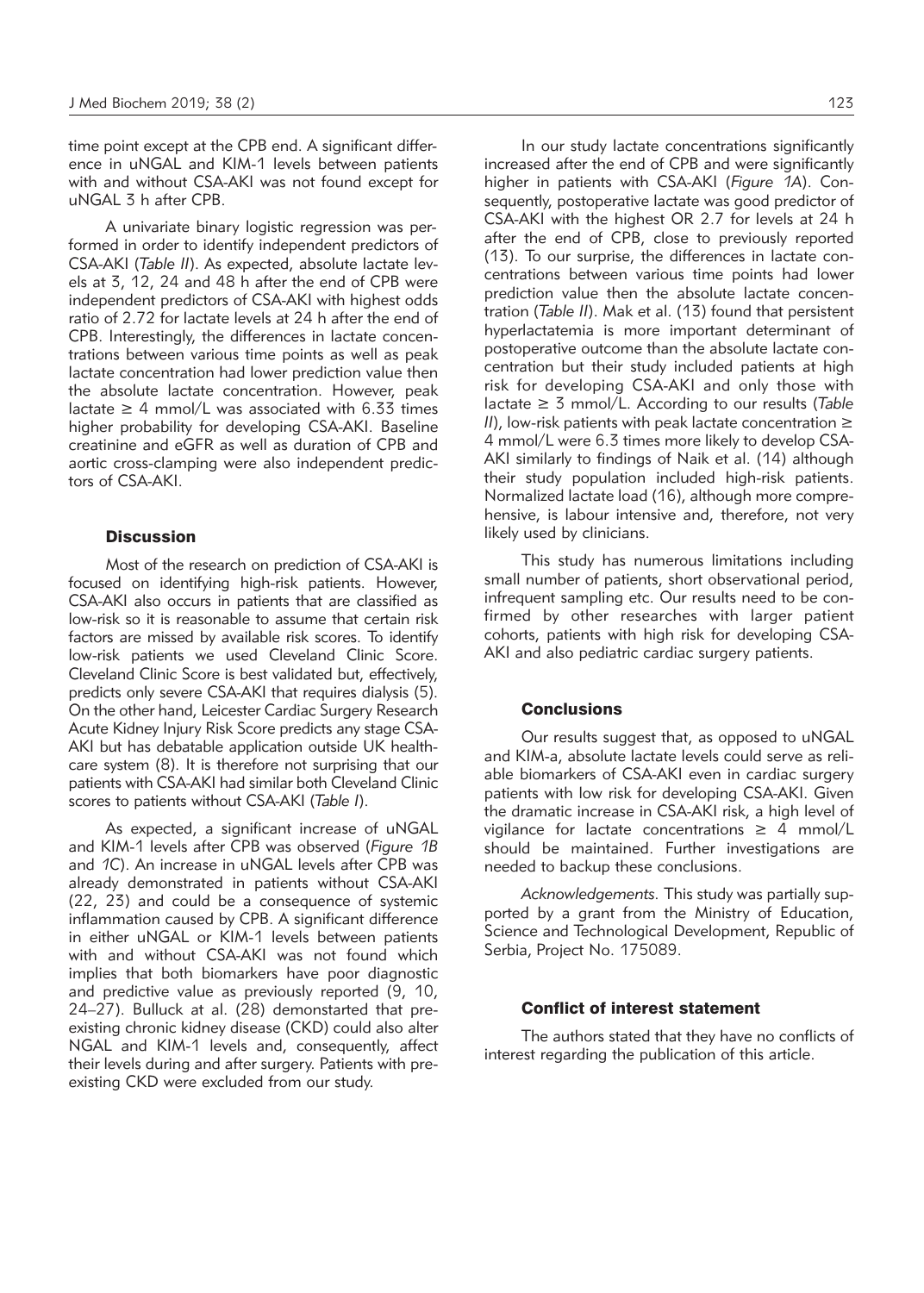## **References**

- 1. Grams ME, Sang Y, Coresh J, Ballew S, Matsushita K, Molnar MZ, et al. Acute Kidney Injury After Major Surgery: A Retrospective Analysis of Veterans Health Administration Data. American journal of kidney diseases: the Official Journal of the National Kidney Foundation 2016; 67(6): 872–80.
- 2. Goren O, Matot I. Perioperative acute kidney injury. British Journal of Anaesthesia 2015; 115: Suppl 2: ii3–14.
- 3. Hoste EAJ, Vandenberghe W. Epidemiology of cardiac surgery-associated acute kidney injury. Best practice & research Clinical Anaesthesiology 2017; 31(3): 299– 303.
- 4. O'Neal JB, Shaw AD, Billings FTT. Acute kidney injury following cardiac surgery: current understanding and future directions. Critical care (London, England) 2016; 20(1): 187.
- 5. Gungor BZ, Sipahioglu N, Sonmez H, Ekmekci H, Toprak S, Ayaz G, Gurel CB, Mutlu T, Ulutin T, Sipahioglu F, Ilerigelen B. Endothelial dysfunction markers in low cardiovascular risk individuals: comparison of males and females. J Med Biochem 2017; 36: 62–72.
- 6. Panjeta M, Tahirović I, Sofić E, Ćorić J, Dervišević A. Interpretation of erythropoietin and haemoglobin levels in patients with various stages of chronic kidney disease. J Med Biochem 2017; 36: 145–52.
- 7. Englberger L, Suri RM, Li Z, Dearani JA, Park SJ, Sundt TM, 3rd, et al. Validation of clinical scores predicting severe acute kidney injury after cardiac surgery. American Journal of Kidney Diseases: The Official Journal of the National Kidney Foundation 2010; 56(4): 623–31.
- 8. Birnie K, Verheyden V, Pagano D, Bhabra M, Tilling K, Sterne JA, et al. Predictive models for kidney disease: improving global outcomes (KDIGO) defined acute kidney injury in UK cardiac surgery. Critical Care (London, England) 2014; 18(6): 606.
- 9. Ho J, Tangri N, Komenda P, Kaushal A, Sood M, Brar R, et al. Urinary, Plasma, and Serum Biomarkers' Utility for Predicting Acute Kidney Injury Associated With Cardiac Surgery in Adults: A Meta-analysis. American Journal of Kidney Diseases: The Official Journal of the National Kidney Foundation 2015; 66(6): 993–1005.
- 10. Zhou F, Luo Q, Wang L, Han L. Diagnostic value of neutrophil gelatinase-associated lipocalin for early diagnosis of cardiac surgery-associated acute kidney injury: a meta-analysis. European Journal of Cardio-thoracic Surgery: Official Journal of the European Association for Cardio-Thoracic Surgery 2016; 49(3): 746–55.
- 11. Minton J, Sidebotham DA. Hyperlactatemia and Cardiac Surgery. The Journal of Extra-corporeal Technology 2017; 49(1): 7–15.
- 12. Song Y, Soh S, Shim JK, Park KU, Kwak YL. Skin perfusion pressure as an indicator of tissue perfusion in valvular heart surgery: Preliminary results from a prospective, observational study 2017; 12(9): e0184555.
- 13. Mak NT, Iqbal S, de Varennes B, Khwaja K. Outcomes of post-cardiac surgery patients with persistent hyperlactatemia in the intensive care unit: a matched cohort study. Journal of Cardiothoracic Surgery 2016; 11: 33.
- 14. Naik R, George G, Karuppiah S, Philip MA. Hyperlactatemia in patients undergoing adult cardiac surgery under cardiopulmonary bypass: Causative factors and its effect on surgical outcome. Annals of Cardiac Anaesthesia 2016; 19(4): 668–75.
- 15. Hajjar LA, Almeida JP, Fukushima JT, Rhodes A, Vincent JL, Osawa EA, et al. High lactate levels are predictors of major complications after cardiac surgery. The Journal of Thoracic and Cardiovascular Surgery 2013; 146(2): 455–60.
- 16. Zhang Z, Ni H. Normalized lactate load is associated with development of acute kidney injury in patients who underwent cardiopulmonary bypass surgery. PloS one 2015; 10(3): e0120466.
- 17. Jorge-Monjas P, Bustamante-Munguira J, Lorenzo M, Heredia-Rodriguez M, Fierro I, Gomez-Sanchez E, et al. Predicting cardiac surgery-associated acute kidney injury: The CRATE score. Journal of Critical Care 2016; 31(1): 130–8.
- 18. Levey AS, Coresh J, Greene T, Stevens LA, Zhang YL, Hendriksen S, et al. Using standardized serum creatinine values in the modification of diet in renal disease study equation for estimating glomerular filtration rate. Annals of Internal Medicine 2006; 145(4): 247–54.
- 19. Zavada J, Hoste E, Cartin-Ceba R, Calzavacca P, Gajic O, Clermont G, et al. A comparison of three methods to estimate baseline creatinine for RIFLE classification. Nephrology, dialysis, transplantation : official publication of the European Dialysis and Transplant Association – European Renal Association 2010; 25(12): 3911–8.
- 20. Khwaja A. KDIGO clinical practice guidelines for acute kidney injury. Nephron Clinical Practice 2012; 120(4): c179–84.
- 21. Chawla LS, Bellomo R, Bihorac A, Goldstein SL, Siew ED, Bagshaw SM, et al. Acute kidney disease and renal recovery: consensus report of the Acute Disease Quality Initiative (ADQI) 16 Workgroup. Nature Reviews Nephrology 2017; 13(4): 241–57.
- 22. Bataille A, Tiepolo A, Robert T, Boutten A, Longrois D, Dehoux M, et al. Reference change values of plasma and urine NGAL in cardiac surgery with cardiopulmonary bypass. Clinical Biochemistry 2017; 50(18): 1098–103.
- 23. de Geus HR, Ronco C, Haase M, Jacob L, Lewington A, Vincent JL. The cardiac surgery-associated neutrophil gelatinase-associated lipocalin (CSA-NGAL) score: A potential tool to monitor acute tubular damage. The Journal of Thoracic and Cardiovascular Surgery 2016; 151(6): 1476–81.
- 24. Friedrich MG, Bougioukas I, Kolle J, Bireta C, Jebran FA, Placzek M, et al. NGAL expression during cardiopulmonary bypass does not predict severity of postoperative acute kidney injury. BMC Nephrology 2017; 18(1): 73.
- 25. De Loor J, Herck I, Francois K, Van Wesemael A, Nuytinck L, Meyer E, et al. Diagnosis of cardiac surgery-associated acute kidney injury: differential roles of creatinine, chitinase 3-like protein 1 and neutrophil gelatinase-associated lipocalin: a prospective cohort study. Annals of Intensive Care 2017; 7(1): 24.